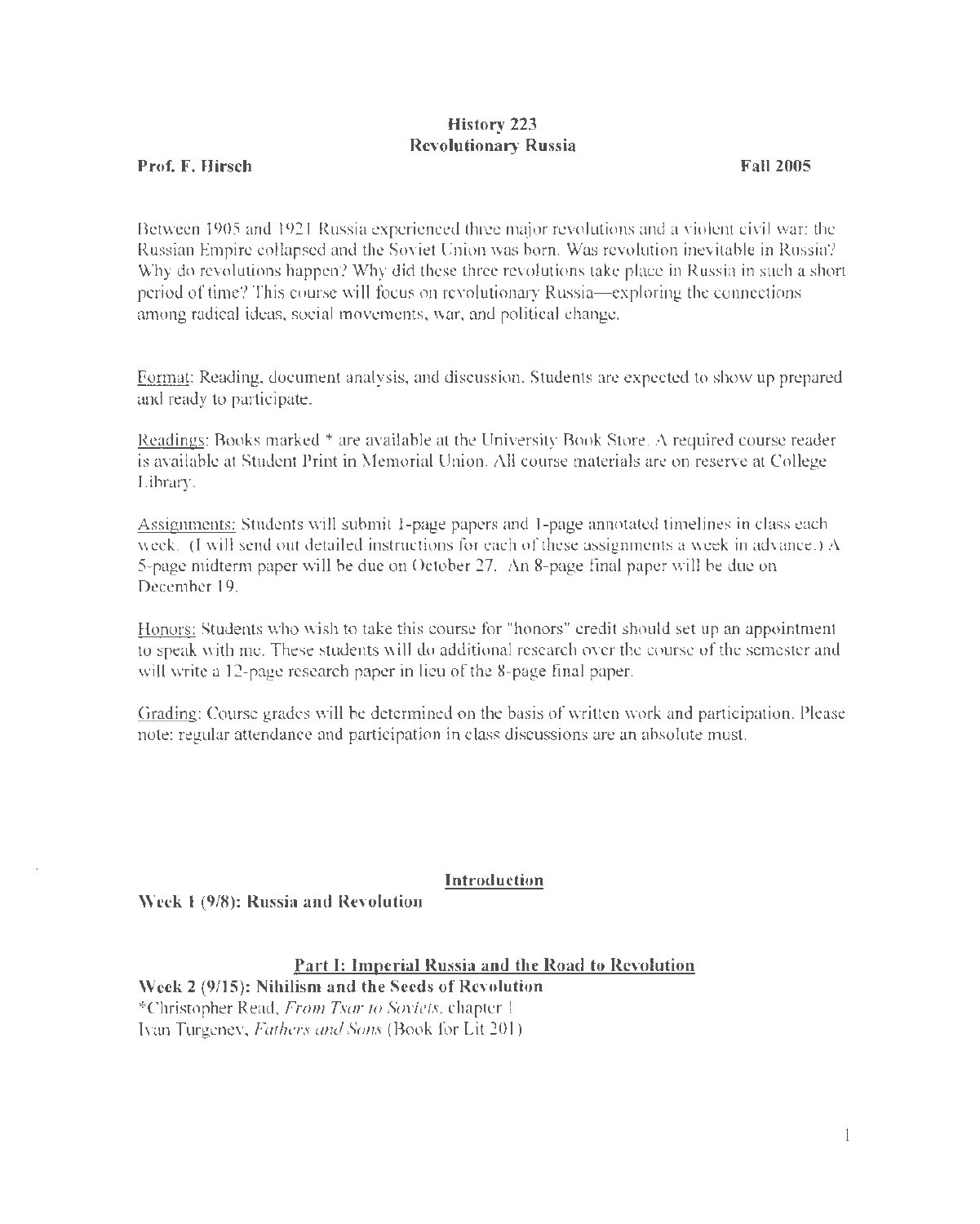## Week 3 (9/23): The Intelligentsia and the Road to Revolution

Serge Nechaev, "The Catechism of the Revolutionary" (Reader) Nikolai Chemyshevsky, What Is To Be Done?, pp. 188-204,271-293 (Book for Lit 201) \*V.I. Lenin, *What Is To Be Done?* 

### Week 4 (9/29): Social Discontent and the Road to Revolution

\*Reginald Zelnik, ed., *A Radical Worker in Tsarist Russia,* pp. 1-135, 177-232

## Part II: 1905 and its Aftermath

### Week 5 (10/6): 1905

*From Tsar to Soviets,* chapter 2 "Father Gapon's Petition to Nicholas II" (Reader) "An Official Report on Bloody Sunday" (Reader) "The October Manifesto" (Reader) "The Cancellation of Redemption Payments" (Reader) "The Peasants in 1905" (Reader) "Party Programmes" (Reader)

## Week 6 (10/13, Yom Kippur): No Class

### 10/16: Film and Discussion: *Battleship Potemkin*

### Week 7 (10/20): The Duma Experiment

"Nicholas's Deliberations Concerning the Fundamental State Laws" (Reader) "The Fundamental State Laws of April 23, 1906" (Reader) "Speech from the Throne" and "The Reply of the State Duma" (Reader) "The Government's Declaration" and "The Duma's Vote of No Confidence" (Reader) "Manifesto Dissolving the Second Duma" (Reader) "The Electoral Law of 3 June 1907" (Reader) Peter Ournovo, "Memorandum to Nicholas II" (Reader)

## Part Ill: The February Revolution

# Week 8 (10/27): \Vorld War I

*From Tsar to Soviets,* chapter 3

"The Collective Message of the Ministers to the Tsar" (Reader)

"The Program of the Progressive Bloc" (Reader)

"Letters from the Tsar to the Tsaritsa, 1915-1917" (Reader)

"Secret Police Reports on Internal Conditions, February-October 1916" (Reader)

*Prologue to Revolution: Notes of A. N. Jakhontov,* 36-43, 168-179, 226-243 (Reader)

Alexander Shlyapnikov, *On the Eve of 1917,* pp. 70-103 (Reader)

V.I. Lenin, "The War and Russian Social Democracy" (Reader)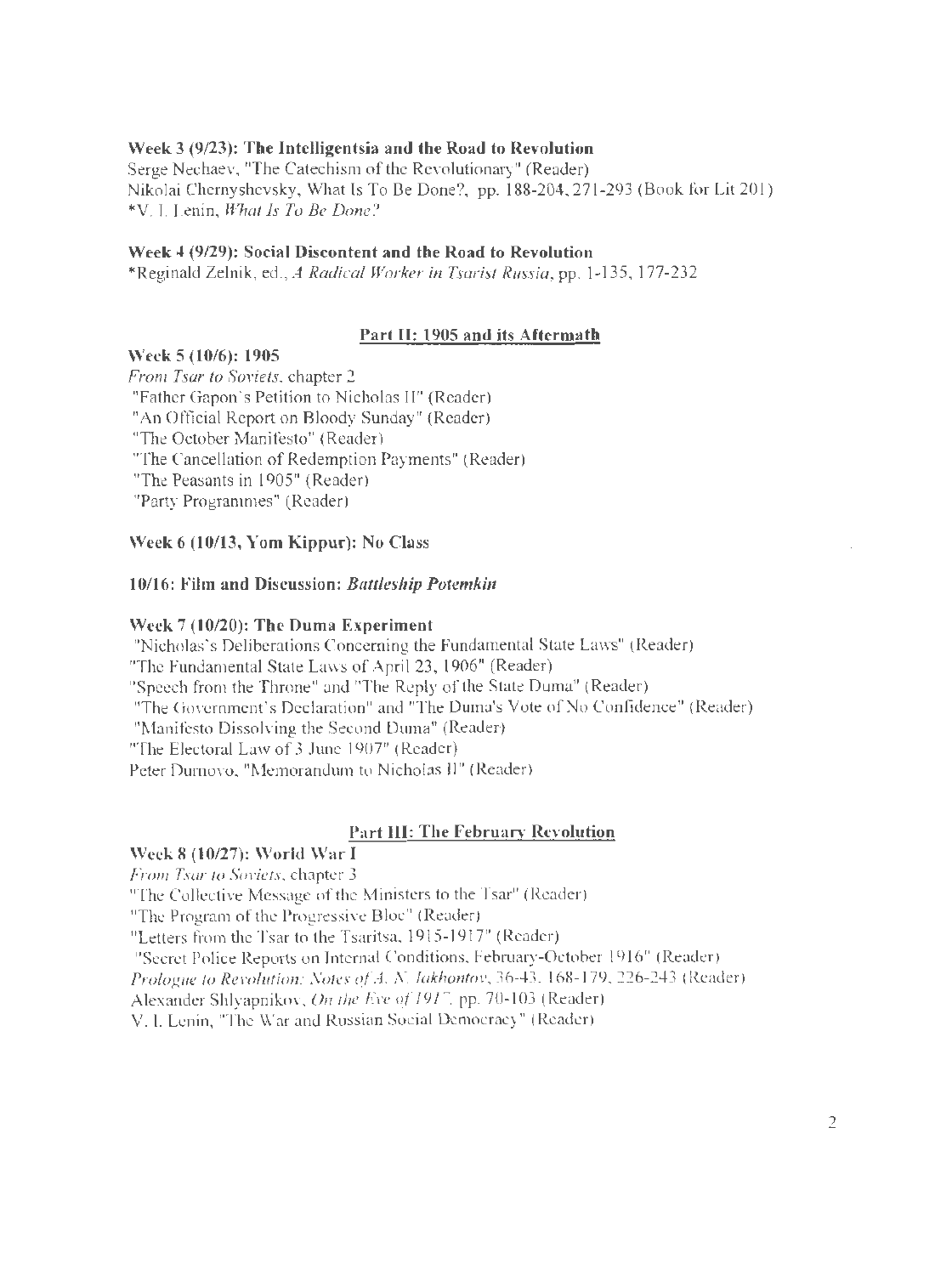## Week 9 (11/3): The February Revolution

*From Tsar to Soviets,* chapter 4 "Rodzianko's Report on the Economic Situation" (Reader) "General Khabalov's Report on Petrograd" (Reader) "Rodzianko's Telegrams to the Tsar" (Reader) "The Telegram From Some State Council Members to the Tsar" (Reader) "Shul'gin on the Formation of the Provisional Government of the Duma" (Reader) "The Proclamation of the Provisional Government" (Reader) Leon Trotsky, selection from *The History of the Russian Revolution* (Reader) N. N. Sukhanov, *The Russian Revolution of 1917,* pp. 3-33 (Reader)

### Week 10 (11/10): The Provisional Government and the Soviet

• •• 4 • - - •• - •• - - •• -· ·-·

*From Tsar to Soviets,* chapter 5 Paul Miliukov, *Political Memoirs* pp. 389-413 (Reader) Victor Chernov, *The Great Russian Revolution,* pp. 98-l 09 (Reader) "Socialistic Support of the Provisional Government" (Reader) V. I. Lenin, "Letters From Afar: First Letter" (Reader) V. I. Lenin, "The Dual Power" (Reader) "Order No l" (Reader)

### Part IV: The October Revolution and the Making of Soviet Russia

### Week 11 (11/17): The Bolsheviks

*From Tsar to Soviets,* chapter 6 V. I. Lenin, "The April Theses" (Reader) V.I. Lenin, "All Power to the Soviets!" (Reader) V. I. Lenin, "The Bolsheviks Must Assume Power" (Reader) "Seizure of the Durnovo Place By the Anarchists" (Reader) "Do Not Listen to Provocative Calls" (Reader) "Bolshevik Congress" (Reader) "The Red Guard" (Reader) "To the Army and Navy" (Reader) "Resolution of Petrograd Soviet" (Reader) "Trotski Elected Chairman ofPetrograd Soviet" (Reader) "War-Revolutionary Committee and Defense of Petrograd" (Reader) \*V.I. Lenin. *State and Revolution* 

#### Week 12 (11/24, Thanksgiving): No Class

### Week 13 (12/1): The Bolsheviks Come to Power

*From Tsar to Soviets, chapters* 7 and 8 \*John Reed, *Ten Days that Shook the World,* pp. 42-180 "Rumors" (Reader) "The Provisional Government and the Uprising" (Reader) "Announcement by Mayor of Petrograd on the Food Situation" (Reader)